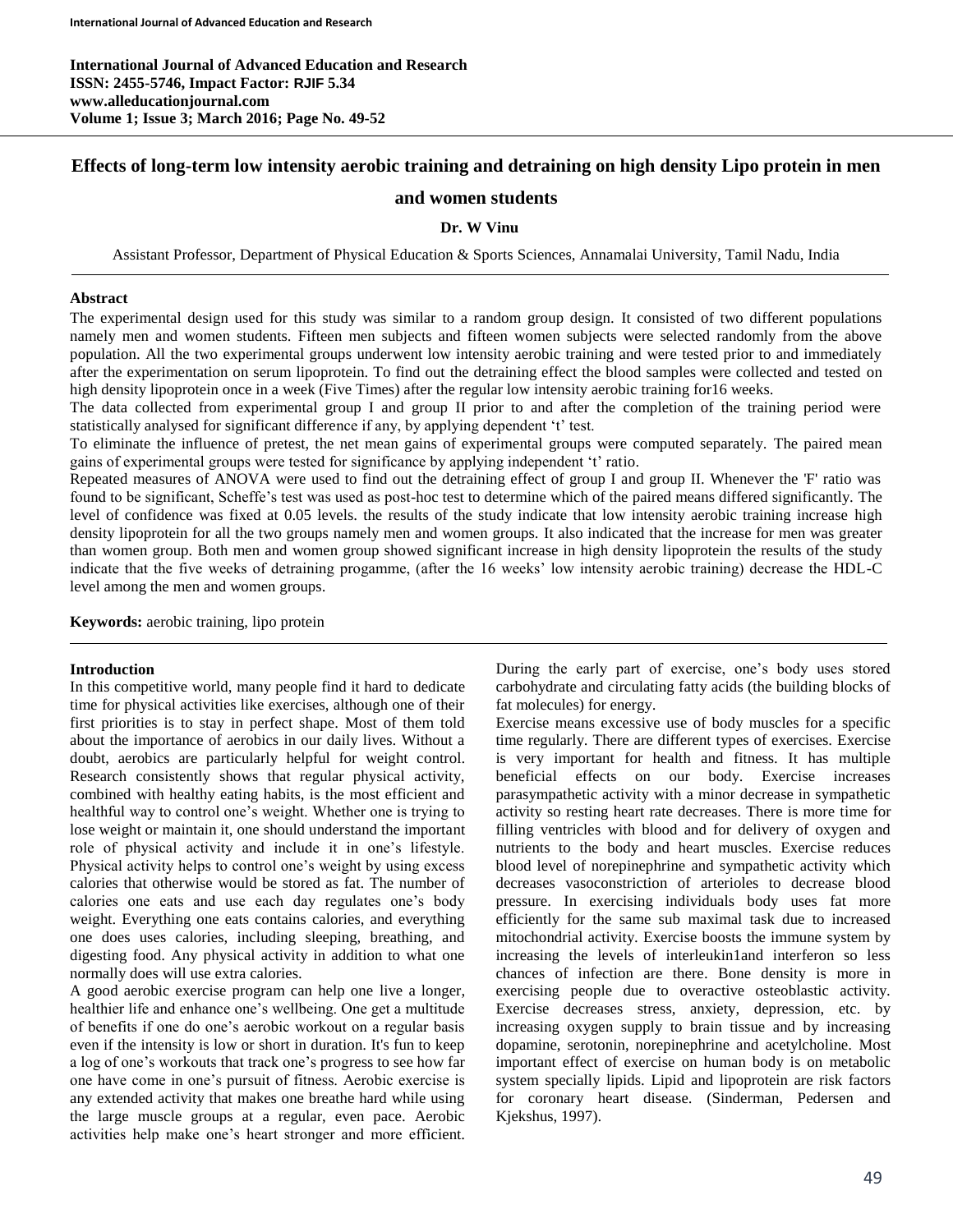## **Analysis of Data**

The analysis of the data collected with regard to the study is presented in this chapter. In this study, the effect of long term low intensity aerobictraining and detraining on high density lipoprotein

To achieve this purpose two groups  $(n = 15)$  each underwent low intensity aerobic training programmes for 16 weeks and detraining for 5 weeks. The groups were drawn at random from the different population. Subjects of the two groups (men and women) were tested on selected criterion variables serum lipids and lipoprotein prior to and after the 16 weeks of training period. To find out the detraining effect, once in a week (Five Times) the blood samples were collected from the participants and tested on high density lipoprotein.

To eliminate the influence of pretest, the net mean gains of experimental groups were computed separately. The paired mean gains of experimental groups were tested for significance by applying independent 't' ratio. A (2 X 5) repeated measure of ANOVA was used to find out the detraining effect of group I and group II. When ever the F ratio was found to be significant the Scheffe's post hoc test to determine which of the paired means differed significantly. The level of significance was fixed at 0.05 level of confidence for all the cases.

## **High Density Lipoprotein**

The mean, standard deviation and dependent 't' ratio on the data obtained for high density lipoprotein of pre and post-test of men and women groups have been presented in Table 1.

Table 1: mean, standard deviation and 't' ratio on High density lipoprotein for pre and post-test low intensity aerobic training of men and female

| <b>Groups</b> |           | Mean  | S.D  | DM   | 't'-ratio |
|---------------|-----------|-------|------|------|-----------|
| Men group     | Pre-test  | 56.17 | 3.65 | 6.09 | 12.369*   |
|               | Post-test | 62.27 | 2.97 |      |           |
| Women group   | Pre-test  | 54.06 | 3.97 | 4.07 | $13.161*$ |
|               | Post-test | 58.13 | 3.38 |      |           |

\*Significant at 0.05 level

The table value required for significant for df 14 is 2.14.

Table 1 shows the mean value of high density lipoprotein of men group before the commencement of aerobic training was 56.17 and after the completion of 16 weeks aerobic training the mean was 62.27. It resulted with a mean difference of 6.09. The obtained 't' ratio was 12.369 and it was higher than the table value of 2.14 required for significance at 0.05 level for df 14. It was concluded that the low intensity aerobic training increased the high density lipoprotein of men group.

The pre test mean value of high density lipoprotein of women group was 54.06 and the post-test high density lipoprotein was 58.13. The mean difference was 4.07. The obtained 't' ratio was 13.161 and it is higher than the table value 2.14 required for significance at 0.05 level for df 14. It was inferred that the low intensity aerobic training had caused significant increase on high density lipoprotein for the women group.

**Table 2:** Comparison of mean gain on High density lipoprotein between paired means between men and female

| <b>Groups</b> | Mean | S.D         | SЕ   | t-ratio |  |
|---------------|------|-------------|------|---------|--|
| Men           | 6.05 | .88         | 0.49 | $3.56*$ |  |
| Female        | 4.00 | $\bigcap$ 1 | 0.31 |         |  |

\*Significant at 0.05 level the table value required for significance for df 28 is 2.05

Table 2 shows the mean gain for men and women groups as a result of low intensity aerobic training were 6.05 and 4 respectively. It resulted with a't' ratio of 3.56 and it was higher than the table value of 2.05 required for significant at 0.05 level to the df 28. It is concluded that increase in high density lipoprotein was significantly higher for men than women group.

The analysis of variance for  $2\times 5$  repeated measures on the last factor on HDL-C of different experimental groups of men and women data have been analyzed and presented in table 3.

**Table 3:** Summary of Anova For 2 X 5 Repeated Measures on The Last Factor Of Hdl-C

| <b>Source of Variation</b> | SS       | df  | <b>MS</b> | F       |
|----------------------------|----------|-----|-----------|---------|
| A (Gender)                 | 623.2612 |     | 623.2612  | 53.42*  |
| B (Times)                  | 325.7089 | 4   | 81.42723  | $6.98*$ |
| AB (Gender X Times)        | 8.791389 | 4   | 2.197847  | 0.19    |
| WSS (Error)                | 1633.281 | 140 | 11.66629  |         |
| Total                      | 2591.042 | 149 |           |         |

\*Table value required for significance at 0.05 level with df 1, 140  $\&$ 4, 140 were 3.92 and 2.44

The table 3 shows that the F-ratios for gender and times were 53.42 and 6.98 against 3.92 and 2.44 (df 1, 140 & 4, 140) respectively which were significant at 0.05 level on HDL-C. However, the F- ratio for interaction of gender and times was 0.19 a not significant at 0.05 level.

Since gender has only two categories, it can be directly implied that at detraining, the men groups (mean  $= 60.41$ ) was greater than the women group (mean  $= 56.33$ ) in HDL-C.

Since the participants (men and women) have been tested on HDL-C once in a week for the five times, the first week to fifth week test scores of men and women were (mean scores of men  $=62, 61.91, 60.73, 59.79$  and 57.61 mean scores of women = 57.94, 57.67, 56.37, 55.22 and 54.44 ) was gradually decrease the HDL-C level. Besides, fifth week serum HDL-C level was almost similar to the pre test score of men and women were  $(\text{mean} = 56.17 \text{ and } 54.06).$ 

Therefore the results of the study indicate that the five weeks of detraining progamme, (after the 16 weeks low intensity aerobic training) decrease the HDL-C level among the men and women groups.

The mean gain values on high density lipoprotein of men and women groups are graphically represented in Figure-1.

The pre test, post-test and detraining test (five times) mean values of men on HDL-C are graphically presented in figure2.

The pre test, post-test and detraining test (five times) mean values of women on HDL-C are graphically presented in figure 3.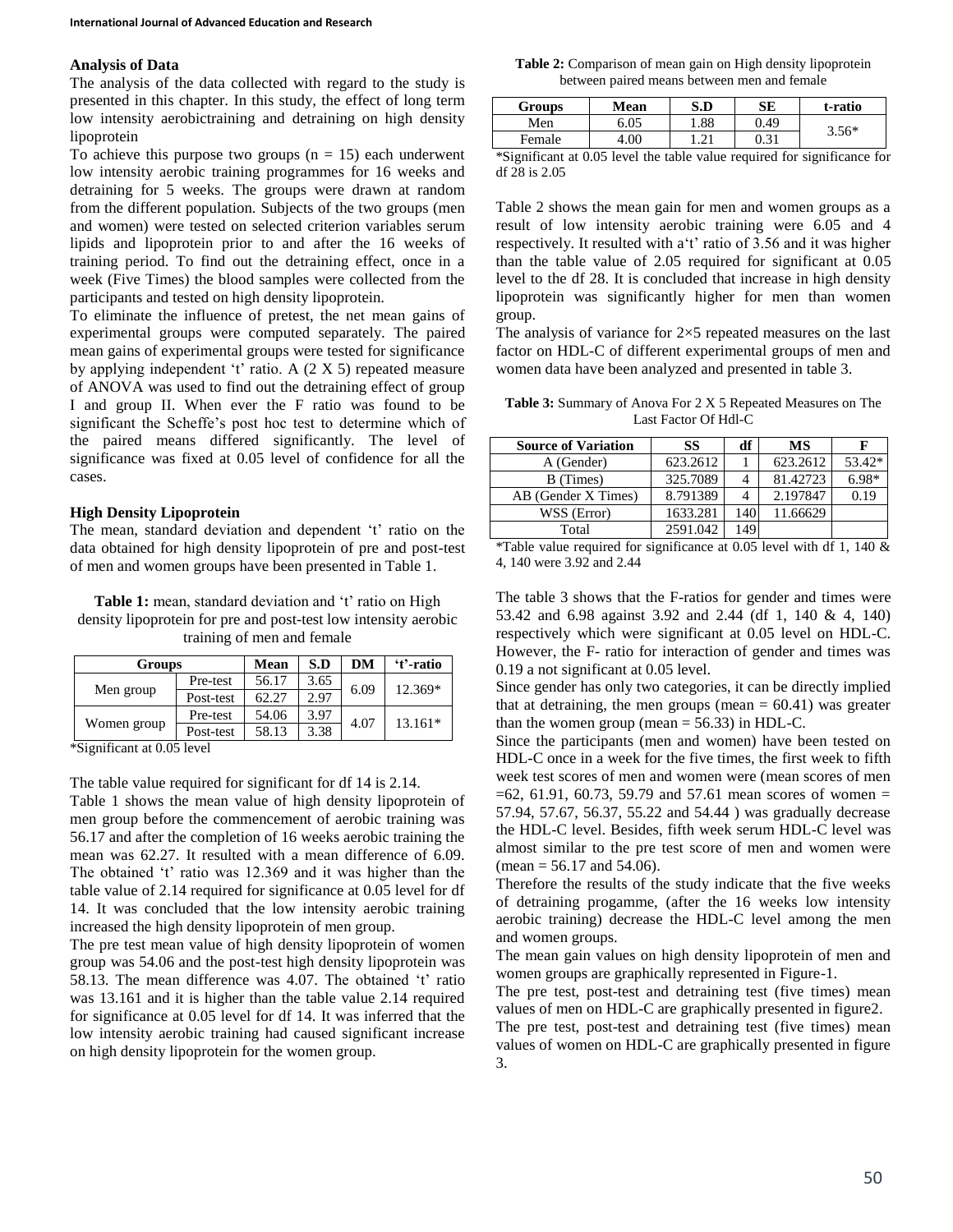

**Fig 1:** The mean gain value on HDL-C of men and women groups



**Fig 2:** The mean scores of pre, post and detraining test values on HDL-C of men group



**Fig 3:** The mean scores of pre, post and detraining test values on HDL-C of women group

## **Discussion**

Both men and women group showed significant increase in high density lipoprotein but It is concluded that increase in high density lipoprotein was significantly higher for men than women group.

The results of the study indicate that the five weeks of detraining progamme, (after the 16 weeks' low intensity aerobic training) decrease the HDL-C level among the men and women groups.

#### **References**

- 1. Ardern CI, *et al.* Race and Sex Similarities in Exercise-Induced Changes in Blood Lipids and Fatness, Med Sci Sports Exerc. 2004; 36(9):1610-5.
- 2. Ata Ahmad Bani, Mansi, Kamal, Aburjai, Talal, Lipid Profile of Gymnasts of the Jordan National Team, American Journal of Applied Sciences*,* 2008; 5(6):742- 746.
- 3. Bertaglia, Manuel, *et al.*, Effect of Age on the Response of Blood Lipids, Body Composition, and Aerobic Power to Physical Conditioning and Deconditioning, *Metabolism*, 1995; 44(2):161-165.
- 4. Tambalis K, *et al.* Responses of Blood Lipids to Aerobic, Resistance, and Combined Aerobic with Resistance Exercise Training: A Systematic Review of Current Evidence, *Angiology*, 2009; 60(5):614-32.
- 5. Togashi K, Masuda H, Iquchi K, Effect of Diet and Exercise Treatment for Obese Japanese Children on Abdominal Fat Distribution, *Sports Med*., 2010; 18(1):62- 70.